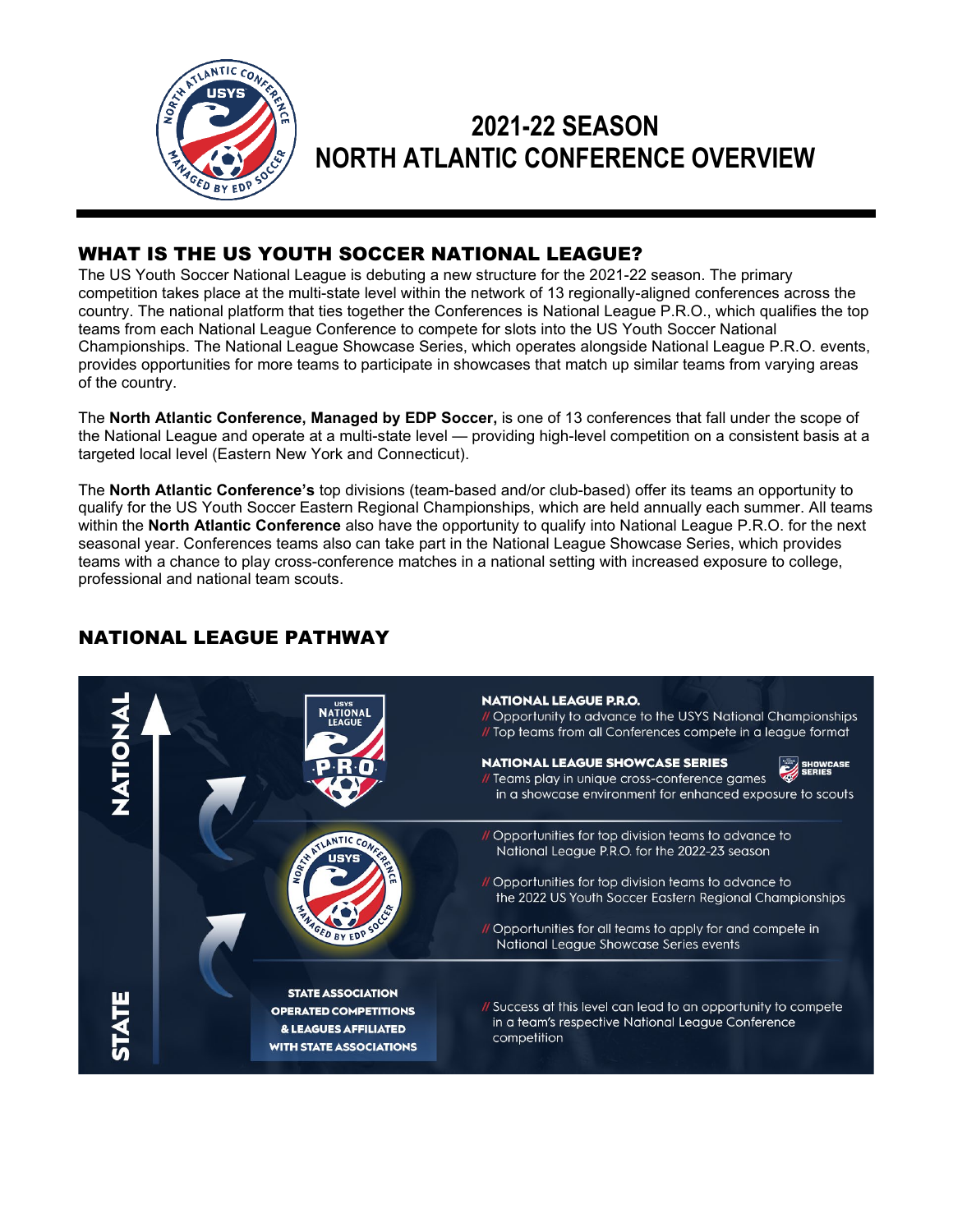#### COMMITMENT

Any team looking to participate in the North Atlantic Conference must understand the level of commitment it takes to participate in a League that stretches across three different state associations. All teams understand that this is a multi-state league and that teams may have extensive travel to participate in conference games. A limited number of teams are accepted into the North Atlantic Conference, so it is important that each team makes the commitment to travel BEFORE applying to the conference.

## BOYS and GIRLS AGE GROUPS OF COMPETITION

The 2021-22 North Atlantic Conference will include the following boys and girls age groups:

- 13 and Under (13U) for players born on January 1, 2009 or later
- 14 and Under (14U) for players born on January 1, 2008 or later
- 15 and Under (15U) for players born on January 1, 2007 or later
- 16 and Under (16U) for players born on January 1, 2006 or later
- 17 and Under (17U) for players born on January 1, 2005 or later
- 18 and Under (18U) for players born on January 1, 2004 or later
- 19 and Under (19U) for players born on January 1, 2003 or later

## ENTRY FEE

The Team Entry Fee to participate in the North Atlantic Conference is \$850 per team for 13U-19U teams and is non-refundable if a team is accepted into the conference and later drops out. **PLEASE NOTE** that the Team Entry Fee must be paid to EDP Soccer at the time of application into the Conference. Payment will not be transacted until the team is accepted into the North Atlantic Conference.

The Team Fee does not include Referee Fees, which will be paid in accordance with the Conference Operating Procedures. Each team is responsible for its own costs incurred in connection with participation including but not limited to travel, housing, meals, and uniforms.

## APPLICATION PROCEDURES

The Team Application deadline is Monday, July 1, 2021 for 13U-14U and December 1, 2021 for 15U-19U. Teams wishing to participate in the North Atlantic Conference should contact the EDP Soccer office for the web link to enter the secure application website for the North Atlantic Conference. Following submission of a team application, EDP Soccer will review team applications and determine if your team will be accepted into the North Atlantic Conference for the 2021-22 Season. In completing the application form, teams are required to submit accurate information on team accomplishments. Misrepresentation of team accomplishments may result in the team being disqualified from North Atlantic Conference participation. To register you will need your GotSport username and password. *Please do not sign up for the league if you cannot meet all the required dates above that apply to your team.*

## QUALIFYING TEAMS, SELECTION AND PLACEMENT

The criteria used for acceptance and placement includes but is not limited to the team's performance in 2020-21 North Atlantic Conference play, 2020-21 US Youth Soccer National Championship Series play (State Cup, Regionals and Nationals), and 2020-21 National League events. Accepted teams shall be notified via a website posting or an e-mail regarding their acceptance and placement into the North Atlantic Conference. The list of teams accepted along with tier and division placement for the 2021-22 season is expected to take place on or around July 9, 2021, for 13U-14U, and December 7, 2021, for 15U-19U.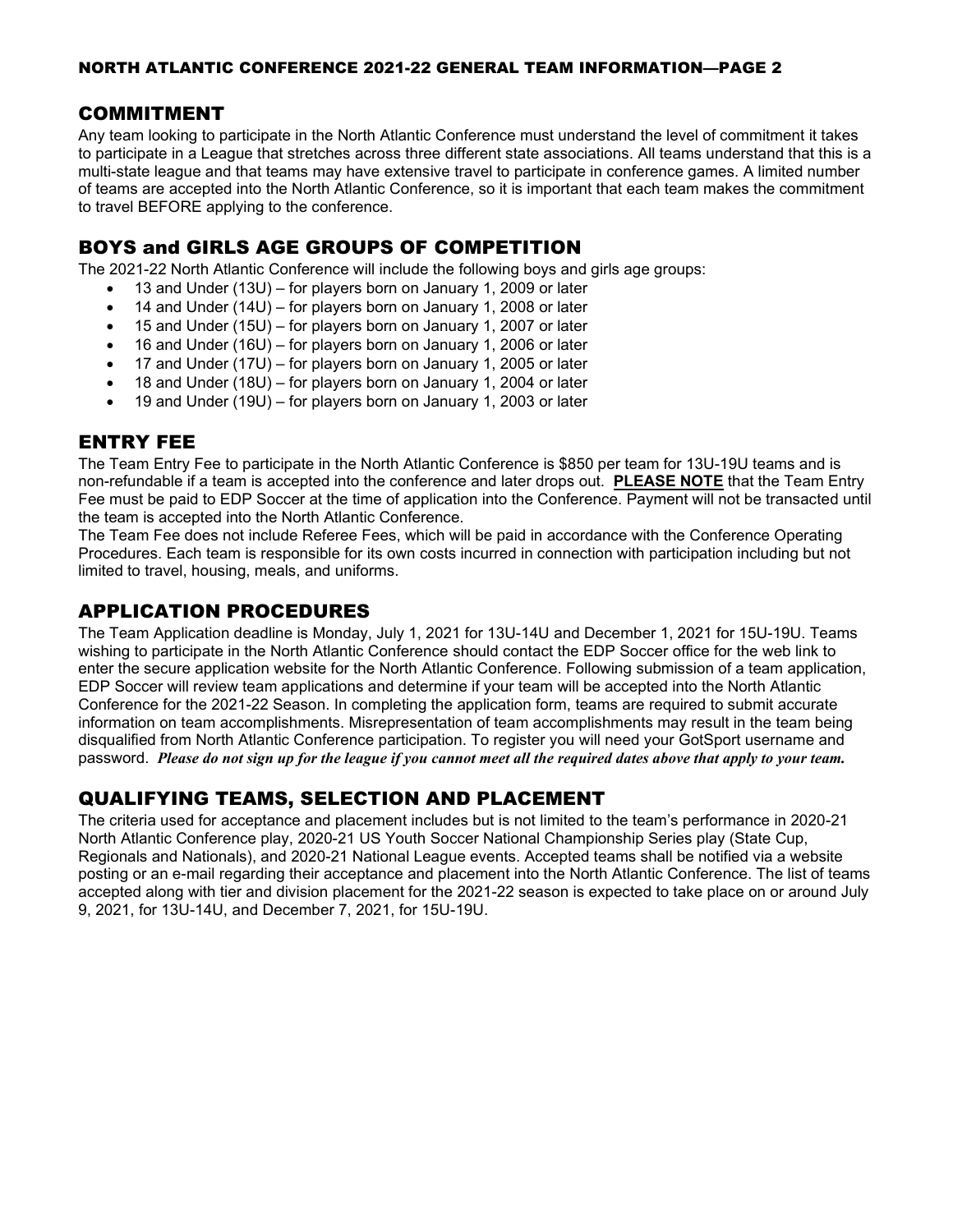#### NORTH ATLANTIC CONFERENCE 2021-22 GENERAL TEAM INFORMATION—PAGE 3

## THE 2021-22 SEASON

The start date of the 2021-22 Fall season for the North Atlantic Conference is September 11, 2021. All games for the North Atlantic Conference Fall Season must be completed by November 21, 2021. All games for the North Atlantic Conference Spring Season must be completed by All June 6, 2022.

#### COMPETITION FORMAT

All competitions in every age group shall be round robin. **Please be aware of the number of games that teams will be required to play.** North Atlantic Conference **teams are required to fulfill their commitment by playing out their entire conference schedule of games.** 

## GENERAL SCHEDULING INFORMATION

Conference schedules will be developed by the League Manager, who will have sole discretion of game schedules. A coach of multiple teams within the North Atlantic Conference will be given scheduling considerations so he/she can be present for their games, however coach conflict resolution IS NOT guaranteed. Clubs are strongly encouraged to have a  $2<sup>nd</sup>$  coach that can step in should a conflict exists.

Any reschedules will be done in accordance with the Conference Operating Procedures and approval of the League Manager.

#### REFEREES

North Atlantic Conference games will use a 3-man referee system. Each team is responsible for one-half of the total referee fees per game and payment is to be made in cash prior to each game as follows:<br>13U and 14U: \$80 per game per team: a total of \$160 (\$80 to Referee

\$80 per game per team; a total of  $$160$  (\$80 to Referee and \$40 to each AR) 15U and 16U: \$90 per game per team; a total of \$160 (\$90 to Referee and \$45 to each AR)

17U, 18U and 19U: \$100 per game per team; a total of \$200 (\$100 to Referee and \$50 to each AR)

#### TEAM ROSTERS

Teams may utilize 30 players during a season in accordance with League Rules and Policies. A maximum 22 player Team Roster with additional use of a Club Pass Roster shall be utilized in all age groups. Club Pass players may only come from within a team's club, provided that the player is a US Youth Soccer member.

## RULES AND INFORMATION

Rules and additional information may be found on the US Youth Soccer website: <https://www.usyouthsoccer.org/leagues/>